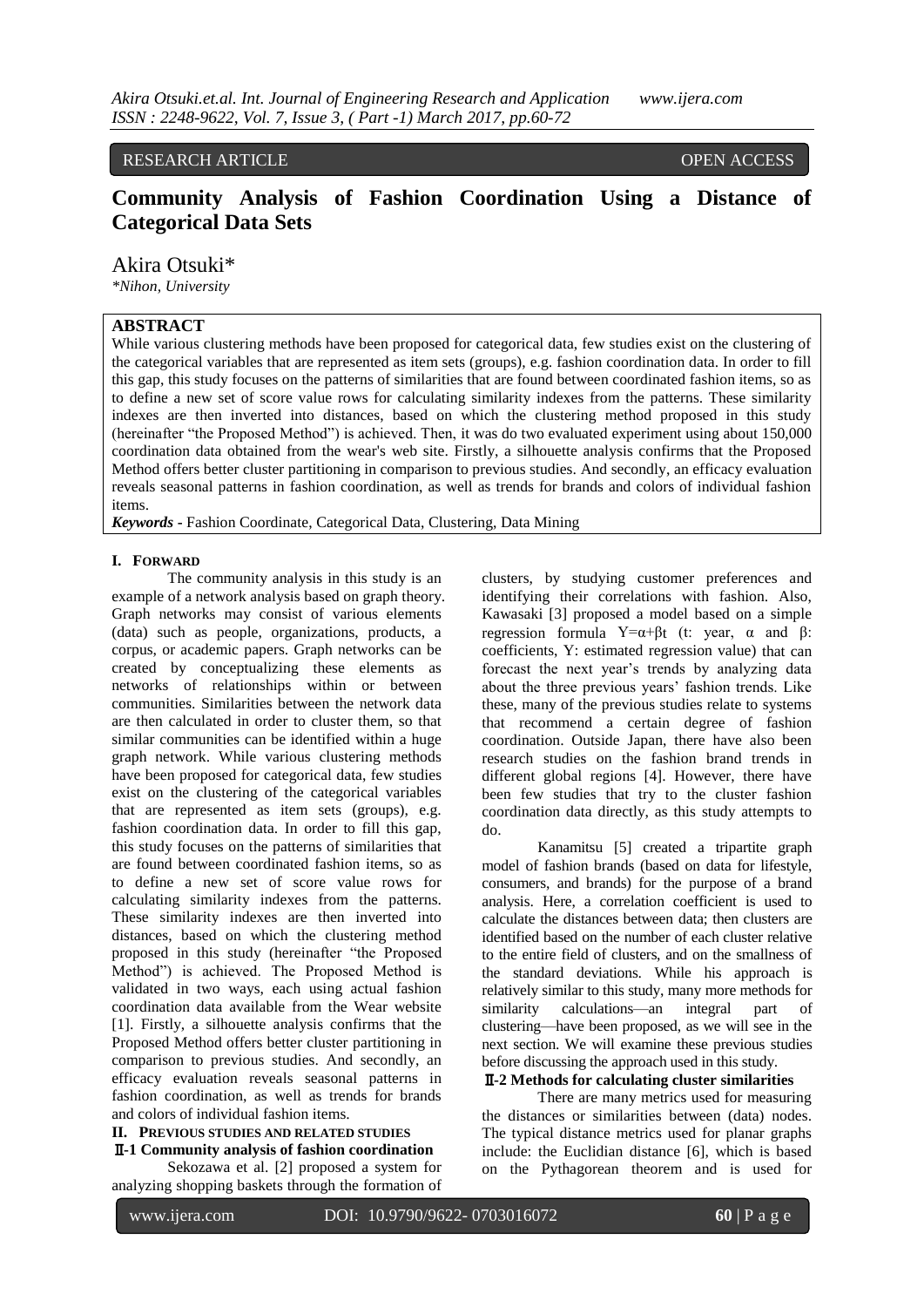measuring the distance between two points of known coordinates; the Minkowski distance [7], which is a generalized Euclidian distance and can have different weights for extreme distances; the Manhattan distance [8], which is known to have the same length regardless of its route, as may be the case when moving through a block-pattern city like Manhattan; the Canberra distance [9], which is a relativized variation of the Manhattan distance; and the Mahalanobis distance [10] that is used for two correlated points.

On the other hand, the typical methods used for measuring similarities include: the cosine similarity approach [11], the co-occurrence feature approach [12], and the evaluation of similarities in academic paper citations [13].

It should be noted that all of the popular methods for calculating distances and similarities shown above are used for measuring nodes (data) with vectored data, i.e. data with a quantitative vector and the same data length; while this study focuses on fashion coordination data that is qualitative (or categorical) and requires item sets (or item groups) in order to calculate the similarities. The existing methods for calculating distances are therefore unsuitable for establishing the similarities in this study.

In the next section, we will look at some of the many existing methods used for clustering categorical data.

# Ⅱ**-3 Methods for clustering categorical data**

While there are many previous studies of the methods used for clustering categorical data, they mostly aim to extend the methods that are valid only for quantitative data to categorical data. Huang et al. [14] derived dissimilarity measurements from a data combination of quantitative and categorical variables, and then proposed the k-prototypes method that uses this dissimilarity as a similarity factor for the purpose of clustering. They also proposed the fuzzy k-modes model [15] for the clustering of only categorical variables. Ahmad et al. [16] proposed a method to calculate similarities from the co-occurrence of categorical data, and applied this to the k-means method. These models use the centroids of clusters as their representative points for calculating the similarities, and so can derive the similarity directly from the number of matching categorical values without using the distance.

The "Robust Clustering using linKs," or ROCK, method [17] is another categorical clustering approach that uses the link concept instead of using the distance. For example, when using the Jaccard coefficient, a similarity is established between two targets when there are more co-occurring links between them than the Jaccard coefficient threshold. Both the k-modes and ROCK models rely directly

on the number of matching categorical values instead of the distances. The k-medoids method [18], on the other hand, uses the medoids instead of the centroids of clusters as the representative points for similarity calculations. A medoid is a point in a cluster where the total sum of the dissimilarity within the cluster is minimal. In other words, these methods are different from the k-means approach in that they directly apply a distance matrix, and have a similarity with the method used in this study. Although the Kanamitsu method also calculates the similarity by distance calculations, it only uses the correlation coefficients for this distance calculation; therefore, the k-medoids approach is more relevant in the context of this study.

The k-modes, k-medoids, and ROCK models all calculate similarities based on representative points (i.e. the centroids and medoids), whereas the Proposed Method's model is based on the graph network communities themselves. Later, in the section that describes the evaluation methods, we will discuss which approach is suitable for clustering categorical variables, e.g. fashion coordination data that is actually data sets of fashion items.

## **III. PROPOSED METHOD**

The target of this study, fashion coordination data, consists of sets of fashion items. Therefore, the clustering similarity is defined as "a combination (group) of similar fashion items" and is applied in calculating the similarities between the fashion coordination data by using the score value rows that are described later. The proposed clustering model is then achieved based on the distances which are derived by inverting these similarities.

## Ⅲ**-1 Fashion coordination data: definition**

The fashion coordination data used for the analysis was retrieved from the Wear website through the method of web scraping. On the website, each user may have more than one piece of fashion coordination data. Each piece of coordination data, in turn, may have one or more items. Each item has the following three attributes, which are shown in Formula (1) below: 1) item type (e.g. shirt, pants, skirt, shoes…); 2) brand; and 3) color. Other attributes are available for some but not all of the Wear data, which is the reason why this study has limited its scope to these three.

> *1Coordinate = {(itemType1, brand1, color1), (itemType2, brand2, color2), … }* (1)

The fashion coordination data described by Formula (1) are converted into Table 1: Multivariate coordination data (see the next page). The scores in the table are the results of the similarity calculation described in the next section.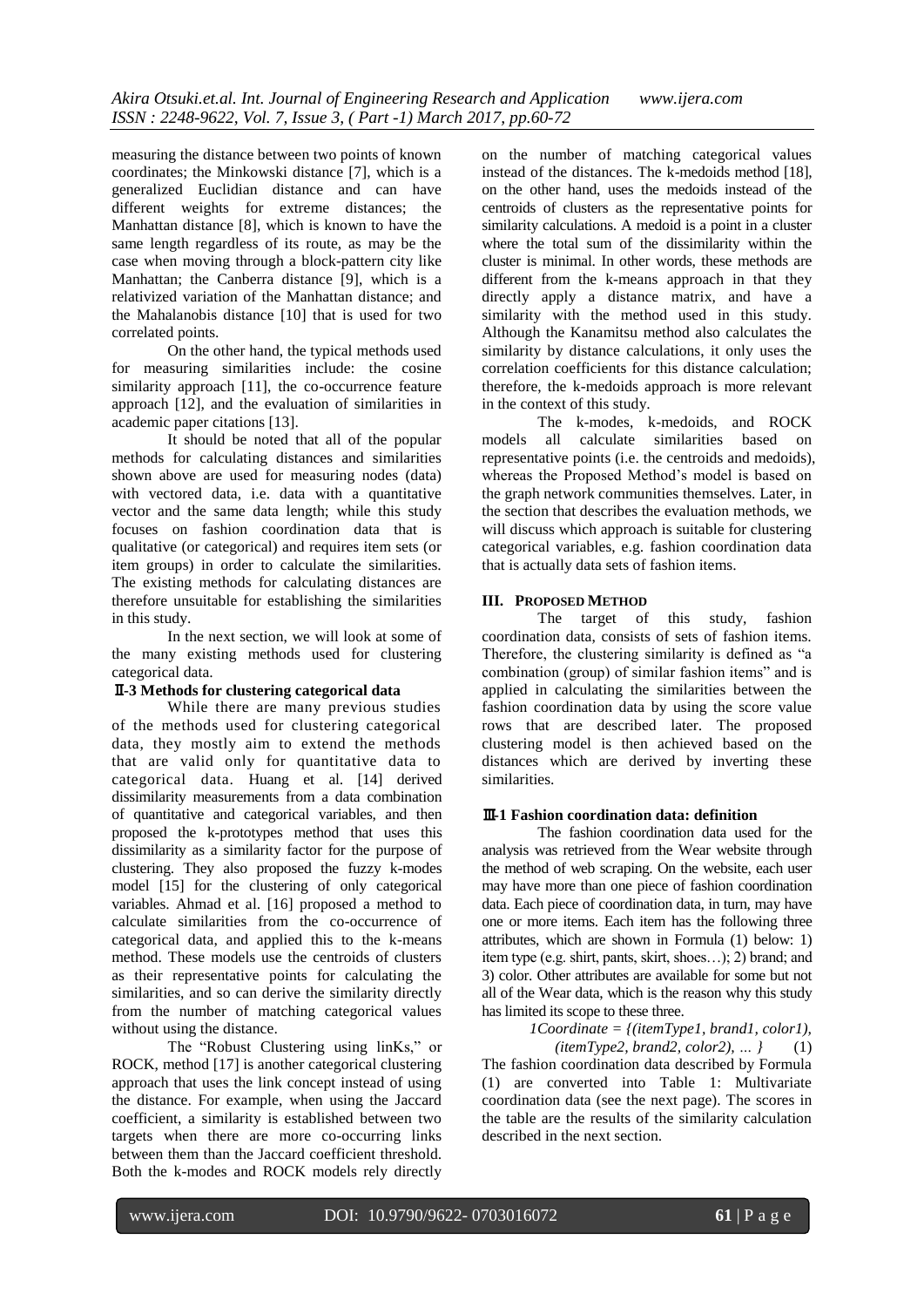| <b>Table.1.</b> Multivaliate coordination data |                     |                 |                               |              |              |                                      |              |                 |                        |              |                                                              |              |              |  |  |  |
|------------------------------------------------|---------------------|-----------------|-------------------------------|--------------|--------------|--------------------------------------|--------------|-----------------|------------------------|--------------|--------------------------------------------------------------|--------------|--------------|--|--|--|
|                                                |                     | Co <sub>1</sub> |                               |              | Co2          |                                      |              | Co <sub>3</sub> |                        |              | Co4                                                          |              |              |  |  |  |
|                                                |                     | $I1_{b1,c1}$    | $I2_{b2,c2}$                  | $I6_{b3,c3}$ | $I3_{b2,c2}$ | $I4_{b2,c2}$                         | $I5_{b3,c1}$ | $I3_{b4,c2}$    | $I2_{b4,c1}$           | $I5_{b3,c1}$ | $I1_{b1,c1}$                                                 | $I4_{b1,c2}$ | $I5_{b3,c1}$ |  |  |  |
| Co <sub>1</sub>                                | II <sub>b1,c1</sub> |                 |                               |              |              | 0.00                                 |              |                 | 1.00                   |              | 1.99                                                         |              |              |  |  |  |
|                                                | $I2_{b2,c2}$        |                 |                               |              |              | (No matching items)                  |              |                 | (Only I2 matched)      |              | (II <sub>b1.c1</sub> matched)                                |              |              |  |  |  |
|                                                | $I6_{b3,c3}$        |                 |                               |              |              |                                      |              |                 |                        |              |                                                              |              |              |  |  |  |
| Co2                                            | $I3_{b2,c2}$        |                 | 0.00                          |              |              |                                      |              |                 | 2.74                   |              | 2.74                                                         |              |              |  |  |  |
|                                                | $I4_{b2,c2}$        |                 | (No matching items)           |              |              |                                      |              |                 |                        |              | $(I3c2$ and $I5b3,c1$ matched) $(I4c2$ and $I5b3c1$ matched) |              |              |  |  |  |
|                                                | $I5_{b3,c1}$        |                 |                               |              |              |                                      |              |                 |                        |              |                                                              |              |              |  |  |  |
| Co <sub>3</sub>                                | $I3_{b4,c2}$        |                 | 1.00                          |              |              | 2.74                                 |              |                 |                        |              | 1.99                                                         |              |              |  |  |  |
|                                                | $I2_{b4,c1}$        |                 | (Only I2 matched)             |              |              | $(I3c2$ and $I5b3,c1$ matched)       |              |                 |                        |              | $(I5_{b3,c1}$ matched)                                       |              |              |  |  |  |
|                                                | $I5_{b3,c1}$        |                 |                               |              |              |                                      |              |                 |                        |              |                                                              |              |              |  |  |  |
| Co <sub>4</sub>                                | II <sub>b1,c1</sub> |                 | 1.99                          |              |              | 2.74                                 |              |                 | 1.99                   |              |                                                              |              |              |  |  |  |
|                                                |                     |                 | (II <sub>b1,c1</sub> matched) |              |              | $(I4_{c2}$ and $I5_{b3,c1}$ matched) |              |                 | $(I5_{b3,c1}$ matched) |              |                                                              |              |              |  |  |  |

| <b>Table.1:</b> Multivariate coordination data |  |
|------------------------------------------------|--|
|------------------------------------------------|--|

Note 1)  $Co<sub>n</sub>$ : Fashion coordination data (Coordination 1, Coordination 2...).

Note 2)  $I_n$ . Item type (I1: shoes, I2: shirt...).

Note 3)  $b_n$ : Brand.  $c_n$ : Color.

# Ⅲ**-2 Calculating the similarities between the fashion coordination data**

CPMij(Coordination Patterns Muched) a model for calculating to what extent the fashion coordination data  $i$  and  $j$  matched, is defined by Formula (2). This model is based on the assumption that one or more of the item types match. Table 2 displays the score value rows based on this model.

$$
CPM_{ij} = M_{ij} + \frac{S_{ij}}{2 * M_{ij}} \times 0.99
$$
 (2)

 $M_{ii}$  represents the number of item types that match between the fashion coordinate data *i* and *j*.  $S_{ij}$ represents the number of brands or colors that match between the item types. The denominator  $M_{ij}$  is multiplied by 2 to accommodate cases where both the brand and the color matches. The last coefficient 0.99 is applied for two purposes: to use the decimal part of the calculation result to represent the number of item type matches, and the fractional part to represent the percentage of matching brands or colors; and to avoid overlaps between the cases where only the item types match. For example, in Table 2, the score for the "All Matched" case when only one item matches is 1.99. This does not overlap with the score 2.00 in the "Only the Item Matched" row where two items match.

**Table.2:** Score value rows for calculating the fashion coordination data match levels

|                             |       | Number of matching items |                                     |                  |                  |  |  |  |  |  |  |  |  |  |
|-----------------------------|-------|--------------------------|-------------------------------------|------------------|------------------|--|--|--|--|--|--|--|--|--|
|                             |       |                          |                                     |                  |                  |  |  |  |  |  |  |  |  |  |
|                             | Match | Match                    | Match                               | Match            | Match            |  |  |  |  |  |  |  |  |  |
|                             | score | score                    | score                               | score            | score            |  |  |  |  |  |  |  |  |  |
| Only<br>the<br>Item         | 1.00  | 2.00                     | 3.00                                | 4.00             | 5.00             |  |  |  |  |  |  |  |  |  |
| Matched                     |       |                          |                                     |                  |                  |  |  |  |  |  |  |  |  |  |
| Color<br><b>Brand</b><br>or | 1.495 |                          | $2.25 \sim 2.74$   3.17 $\sim$ 3.83 | $4.12 \sim 4.87$ | $5.10 \sim 5.89$ |  |  |  |  |  |  |  |  |  |
| Matched                     |       |                          |                                     |                  |                  |  |  |  |  |  |  |  |  |  |
| All Matched                 | 1.99  | 2.99                     | 3.99                                | 4.99             | 5.99             |  |  |  |  |  |  |  |  |  |

Note 1) Only the Item Matched: Only the item type matched.

Note 2) Brand or Color Matched: Either the brand or color matched, together with the item type.

Note 3) All Matched: The item type, brand and color matched.

As is shown in Table 2, when neither the brand nor the color matches but the item type does, the relevant score can be found in the "Only the Item" Matched" row, in the column for the number of item types that matched. The calculation of the scores in the "Brand or Color Matched" and "All Matched" rows is described based on Table 3.

**Table.3:** Score calculation example

|                       | Brand | Color |
|-----------------------|-------|-------|
| Coordination 1: Cap   |       |       |
| Coordination 2: Cap   |       |       |
| Coordination 1: Shoes |       | о⊚∧п  |
| Coordination 2: Shoes |       |       |

Table 3 shows the cases where two item types, the cap and shoes, match in the coordinations 1 and 2. The score for the "○" case, where only the brand matches, which can be found in the "Brand or Color Matched" row in Table 2, can be calculated as follows by applying Formula (2): " $2+(1/4)*0.99=2.248."$  In a similar style, when both the brands and colors match as in the " $\circ \circ \triangle \Box$ " case, the scores will be in line with those suggested in the "All Matched" row of Table 2, with the actual score being "2+(4/4)\*0.99=2.99." Note that while Table 2 mentions only up to five matching items, the same algorithm is applicable to cases where there are six or more item matches. These score value rows enable the similarities between the categorical data sets to be calculated. The primary focus of this study is to propose a clustering method (model) based on the distances derived by inverting these similarities.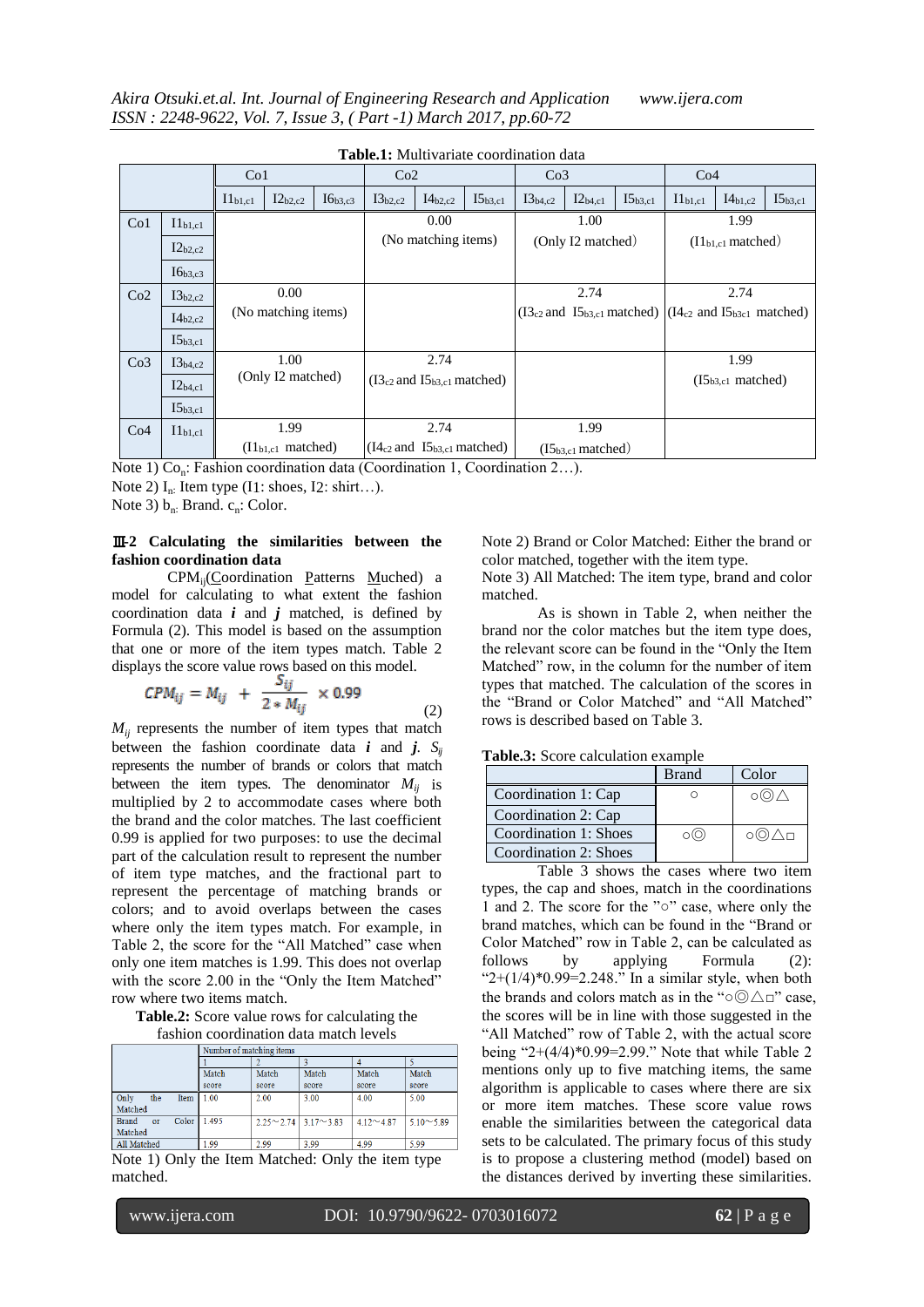The score value rows also have the following characteristics: with regard to the relationship between Co2 and Co3 in Table 1, they have two matching items, i.e. "I3c2" and "I5b3, c1." The sequence of these matches is irrelevant: no matter which of "I3c2" or "I5b3, c1" matches first, the match score will always be 2.74. This means that the score value row is not affected by the order of the item type matches and always returns the same total score for the same match combination. This characteristic makes the Proposed Model suitable for calculating matches among data sets with disparate match patterns, e.g. fashion coordination data.

# Ⅲ**-3 Cluster partitioning model of the fashion coordination data**

This section describes a clustering model based on CPM<sub>ii</sub>. The following Similarity Matrix (SM) is derived from Table 1.

$$
SM = \begin{bmatrix} 0.00 & 0.00 & 1.00 & 1.99 \\ 0.00 & 0.00 & 2.74 & 2.74 \\ 1.00 & 2.74 & 0.00 & 1.99 \\ 1.99 & 2.74 & 1.99 & 0.00 \end{bmatrix}
$$
(3)

This data sets can also be represented as an undirected graph of the fashion coordination data, CoG, which is represented by the pairs of the node group *V* and the edge group *E*.

$$
CoG = V, E
$$
  
\n
$$
V = \{c1, c2, c3, c4\},
$$
  
\n
$$
E = \{c1, c3\}^{1.00}, \{c1, c4\}^{1.99}, \{c2, c3\}^{2.74}, \{c2, c4\}^{2.74},
$$
  
\n
$$
\{c3, c4\}^{1.99}
$$
 (4)

The "n" in { <sup>n</sup> represents CPM<sub>ij</sub>. Formula (4) can be developed into a graph network, as is shown as Figure (1). The similarities calculated by Formula (3) are inverted into distances (by subtracting the individual CPM $_{ii}$  values from the maximum CPM $_{ii}$  value).



**Figure.1:** Example of a CoG graph network  $(co<sub>n</sub>$  is the fashion coordination data. The distances are calculated by subtracting the individual CPM<sub>ii</sub> values from the maximum  $CPM_{ii}$  value.)

#### **IV. EVALUATION PROCESS**

#### Ⅳ**-1 Overview of the evaluation process**

Approximately 150,000 pieces of fashion coordination data, available from the Wear web site between January 2013 and December 2014, were retrieved by the technique of web scraping. Figure 2 shows these pieces of data by each quarter. As the amount of data significantly increased from July 2014, this study focused on 2014 and analyzed each quarter's data. Based on the amount of data retrieved in the first quarter (1,600), the same number of pieces of data was sampled for each of the other three quarters as well.



**Figure.2:** Quarterly transition graph of the fashion coordination data (q1~4 are each quarter)

Each of the 1,600 piece data samples had their similarities calculated by the method described in Sections 3.1 and 3.2. These similarities were then inverted into distances, based on which an undirected graph network was created using the method described in Section 3.3. The remainder of this Chapter will discuss the two evaluation methods that were conducted using this graph network. First, in Section 4.2, we will evaluate the adequacy of cluster partitioning by a silhouette analysis. Then, in Section 4.3, the Proposed Method will be applied to cluster the fashion coordination data retrieved from the Wear website. Each of the resulting clusters will then have their characteristics analyzed to find out the trending item types, brands and colors.

# Ⅳ**-2 Silhouette Analysis Evaluation**

As was discussed in Chapter 2, we will evaluate the advantages of the Proposed Method over the k-medoids, k-modes, and ROCK methods. The evaluation process in this section used 1,600 pieces of data from the first quarter (January–March) of 2014. Furthermore, the Proposed Method for the similarity evaluation (the similarity calculation method described in Section 3.2) was applied to the following clustering methods to determine the clustering method that was best suited for the Proposed Method.

- Edge betweenness method [19]
- Walktrap method [20]
- Infomap method [21]

The adequacy of the cluster partitioning was evaluated by a silhouette analysis [22]. The silhouette index shows how similar each point is to other points within the same cluster. The next formula shows how the index Si for the point *i* is calculated.

$$
S_i = \frac{b_i - a_i}{max(a_i \ b_i)}\tag{5}
$$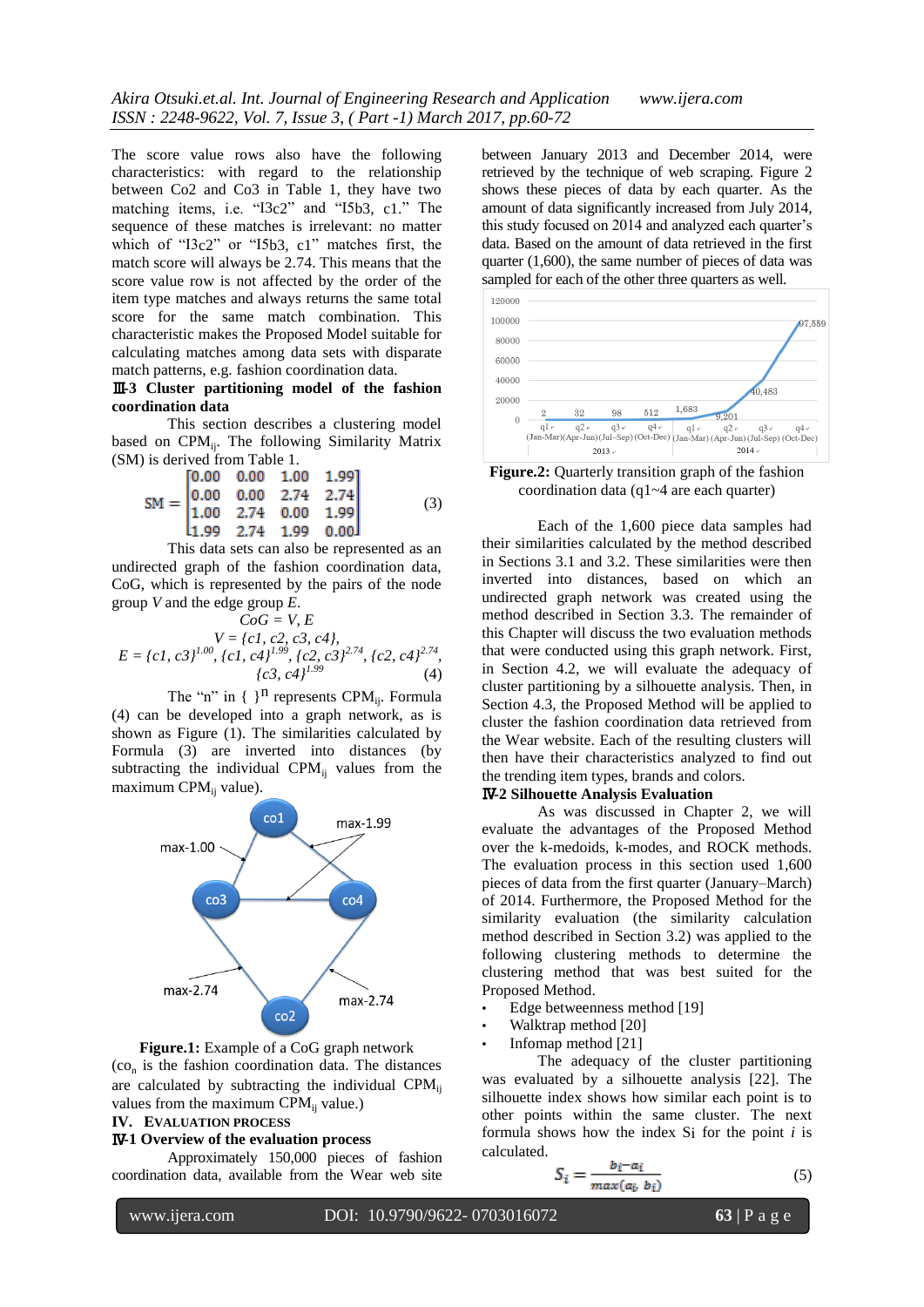*Akira Otsuki.et.al. Int. Journal of Engineering Research and Application www.ijera.com ISSN : 2248-9622, Vol. 7, Issue 3, ( Part -1) March 2017, pp.60-72*

 $a_i$  is the average distance between the point  $i$  and other points within the same cluster.  $b_i$  is the average minimal distance between the point i and the other points within the same cluster. When the silhouette index  $S_i$  is closer to 1.0, a cluster has more nodes with the same distance and is further from other clusters. Figures 4 to 9 show the results of the silhouette analysis. Figure 10 shows how the average silhouette widths in Figs. 4 to 9 compare to each other. In order to find out the optimum number of clusters, *k*, for the k-medoids, k-modes and ROCK algorithms, all of which require this number to be fixed before the simulation, different scenarios had to be explored (Fig. 3). The result was that the kmedoids achieved its highest score (highest average silhouette width) when k=23. This number was k=20 for k-modes; and k=2 for ROCK. These scores were used for the evaluation references. On the other hand, the clustering based on the Proposed Method for the similarity evaluation will always have clusters that are partitioned in the optimum style and there is no need to look for the highest scoring cluster number *k*.



**Figure.3:** Average silhouette widths of k-medoids, k-modes, and ROCK for all cluster number *k*s



**Figure.4:** K-medoids silhouette (Average total silhouette width: 0.397038)



**Figure.5:** K-modes silhouette (Average total silhouette width: 0.126742)



**Figure.6:** ROCK silhouette (Average total silhouette width: -0.000398)



**Figure.7:** Edge betweenness silhouette (Average total silhouette width: 0.436190)



**Figure.8:** Walktrap silhouette (Average total silhouette width: 0.427683)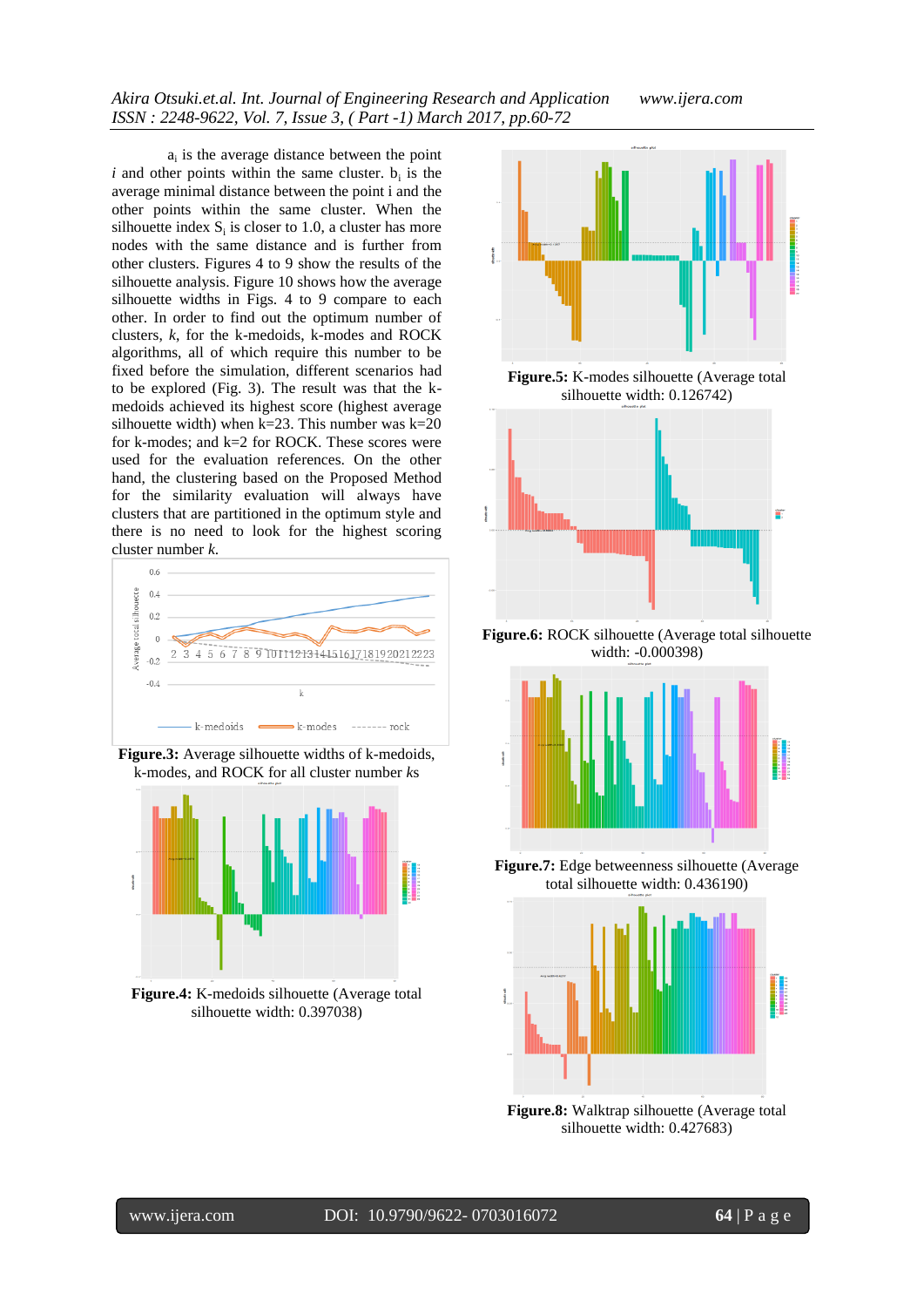



**Figure.10:** Average total silhouette widths

By comparing the Fig. 10 average silhouette widths, it was found that the Proposed Method, when applied to the edge betweenness,

walktrap and infomap approaches, achieved scores that were higher than the k-medoids, k-modes and ROCK methods. The reason that the k-modes and ROCK scores were lower could be that these methods calculated the similarities based on the number of matching categorical variables and not on the similarities between the categorical variable sets. The mode for the k-modes is the mode value for all the members within a cluster, and can be as many as the number of clusters, or *k*. The withindiff values in the following Table 4 are the sums of the differences between these modes and the cluster members, which can also be as many as the number of clusters *k*. In other words, a smaller withindiff value indicates that the cluster members do not deviate much from the mode value used for the optimization. The rows in Tab. 4 represent the number of clusters, or *k* values, while the columns represent the within diff values for specific *k* values. The right-hand average column shows the average withindiff values for each row. As the Table shows, the withindiff values do not become small enough unless the cluster number k values are large enough (in other words, the difference within the cluster will not be small enough). This suggests that the cluster partition was less than optimal, which may be a result of the highly sporadic nature of the data caused by all members having significantly different values.

|    |    | within airr values by number or clusters |                |     |          |                |     |                 |         |                |                 |         |     |    |    |                 |                 |                 |                 |                 |                 |    |    |    |         |
|----|----|------------------------------------------|----------------|-----|----------|----------------|-----|-----------------|---------|----------------|-----------------|---------|-----|----|----|-----------------|-----------------|-----------------|-----------------|-----------------|-----------------|----|----|----|---------|
|    |    |                                          | $\mathfrak{2}$ | 3   | 4        | 5 <sub>1</sub> | 6   | 7               | 8       | 9              | 10 <sub>l</sub> | 11      | 12  | 13 | 14 | 15 <sup>1</sup> | 16 <sub>l</sub> | 17 <sup>1</sup> | 18 <sup>1</sup> | 19 <sup>1</sup> | 20 <sub>l</sub> | 21 | 22 | 23 | average |
|    | 2  | 533                                      | 424            |     |          |                |     |                 |         |                |                 |         |     |    |    |                 |                 |                 |                 |                 |                 |    |    |    | 479     |
|    | з  | 0                                        | 533            | 405 |          |                |     |                 |         |                |                 |         |     |    |    |                 |                 |                 |                 |                 |                 |    |    |    | 313     |
|    | 4  | 463                                      | $\circ$        | 307 | 125      |                |     |                 |         |                |                 |         |     |    |    |                 |                 |                 |                 |                 |                 |    |    |    | 224     |
|    | 5  | 507                                      | 20             | 356 | 17       | $\circ$        |     |                 |         |                |                 |         |     |    |    |                 |                 |                 |                 |                 |                 |    |    |    | 180     |
|    | 6  | 20                                       | 9              | 0   | 449      | 26             | 376 |                 |         |                |                 |         |     |    |    |                 |                 |                 |                 |                 |                 |    |    |    | 147     |
|    |    | 432                                      | 330            | 16  | 12       | 11             | 6   | 48              |         |                |                 |         |     |    |    |                 |                 |                 |                 |                 |                 |    |    |    | 122     |
|    | 8  | 192                                      | 257            | 190 | 9        | 9              | 119 | 11              | 20      |                |                 |         |     |    |    |                 |                 |                 |                 |                 |                 |    |    |    | 101     |
|    | 9  | 0                                        | 402            | 33  | 25       | 11             | 213 | 0               | 14      |                |                 |         |     |    |    |                 |                 |                 |                 |                 |                 |    |    |    | 89      |
|    | 10 | 417                                      | 109            | 46  | $\circ$  | 67             | 9   | 12              | 20      | 11             | $\circ$         |         |     |    |    |                 |                 |                 |                 |                 |                 |    |    |    | 79      |
|    | 11 | 402                                      | $\circ$        | 0   | 216      | 8              | 8   | 63              | 0       | $\circ$        | 31              | 30      |     |    |    |                 |                 |                 |                 |                 |                 |    |    |    | 69      |
| Ιk | 12 | 24                                       | 337            | 63  | 67       | $\circ$        | 152 | 22              | 8       |                | 49              | 39      | 9   |    |    |                 |                 |                 |                 |                 |                 |    |    |    | 65      |
|    | 13 | 284                                      | $\Omega$       | 0   | 12       | 9              | 29  | 0               | 0       | 71             | 270             | 34      | 0   | 48 |    |                 |                 |                 |                 |                 |                 |    |    |    | 58      |
|    | 14 | 0                                        | 256            | 20  | 33       | 317            | 0   | 14              | 0       | 0              | 55              | 0       | 0   | 0  | 38 |                 |                 |                 |                 |                 |                 |    |    |    | 52      |
|    | 15 | 20                                       | $\Omega$       | 25  | 327      | οI             | 118 | 16 <sub>1</sub> | $\circ$ | 84             | 6               | 30      | 8   |    | 11 | 65              |                 |                 |                 |                 |                 |    |    |    | 48      |
|    | 16 | 27                                       | 333            | 17  | 69       | 0              | 48  | 0               | 45      | 0              | 62              | 7       | 26  | 45 | 0  | 12              | 16              |                 |                 |                 |                 |    |    |    | 44      |
|    | 17 | 20                                       | 127            |     | 63       | 234            | 14  | $\overline{O}$  | 41      | 6              | 36              | $\circ$ | 13  | 0  | 9  | 0               | 0               | 122             |                 |                 |                 |    |    |    | 41      |
|    | 18 | 0                                        | 12             | 86  | 8        | 21             | 0   | 0               | 27      | $\overline{0}$ | 9               | 27      | 25  | 77 | 0  | 309             | $\Omega$        | 55              | 8               |                 |                 |    |    |    | 37      |
|    | 19 | 11                                       | 20             | 9   | $\Omega$ | 8              | 99  | 27              | 10      | 16             | 7               | 12      | 101 | 66 | 0  | 11              | 219             | 13              | οI              | 0               |                 |    |    |    | 33      |
|    | 20 | $\circ$                                  | 20             | 39  | 24       | 7              | 8   | 36              | 11      | $\overline{0}$ | 240             | 30      | 11  | 16 | 7  | 0               | $\Omega$        | 48              | 12              | 0               | 6               |    |    |    | 31      |
|    | 21 | 9                                        | 23             | 20  | 67       | 124            | 47  | 8               | 0       | $\circ$        | 182             | 11      | 17  | 0  | 0  | 8               | 23              | 8               | $\overline{c}$  | 9               | 27              | 9  |    |    | 29      |
|    | 22 | 13                                       | 41             | 0   | 218      | 200            | 20  | 38              | 19      | 0              | $\circ$         | 0       | 9   | 48 | 0  | 0               | 30              | $\circ$         | 7               | 7               | 0               | 0  | 0  |    | 30      |
|    | 23 | 149                                      | 13             | 9   | 7        | 32             | 11  | 10              | 0       | 30             | O               | 8       | 9   | 0  | 0  | 12              | 256             | οI              | 13              | 26              | 8               | 0  | 0l | O  | 26      |

#### **Table.4:** Within diff values by number of clusters

It should also be noted that, even though the k-modes method uses the number of simple matches with a cluster's mode for measuring the similarities and only the nodes that satisfy a certain threshold value are used, all the categorical values are taken into account, including many values that have a single occurrence, and such small noises may have some impact. As for the ROCK method, which uses binary (Jaccard) distance matches to measure the similarities, it may not be suitable for variable length data, e.g. fashion coordination data, because the coordinations with many items become the denominators.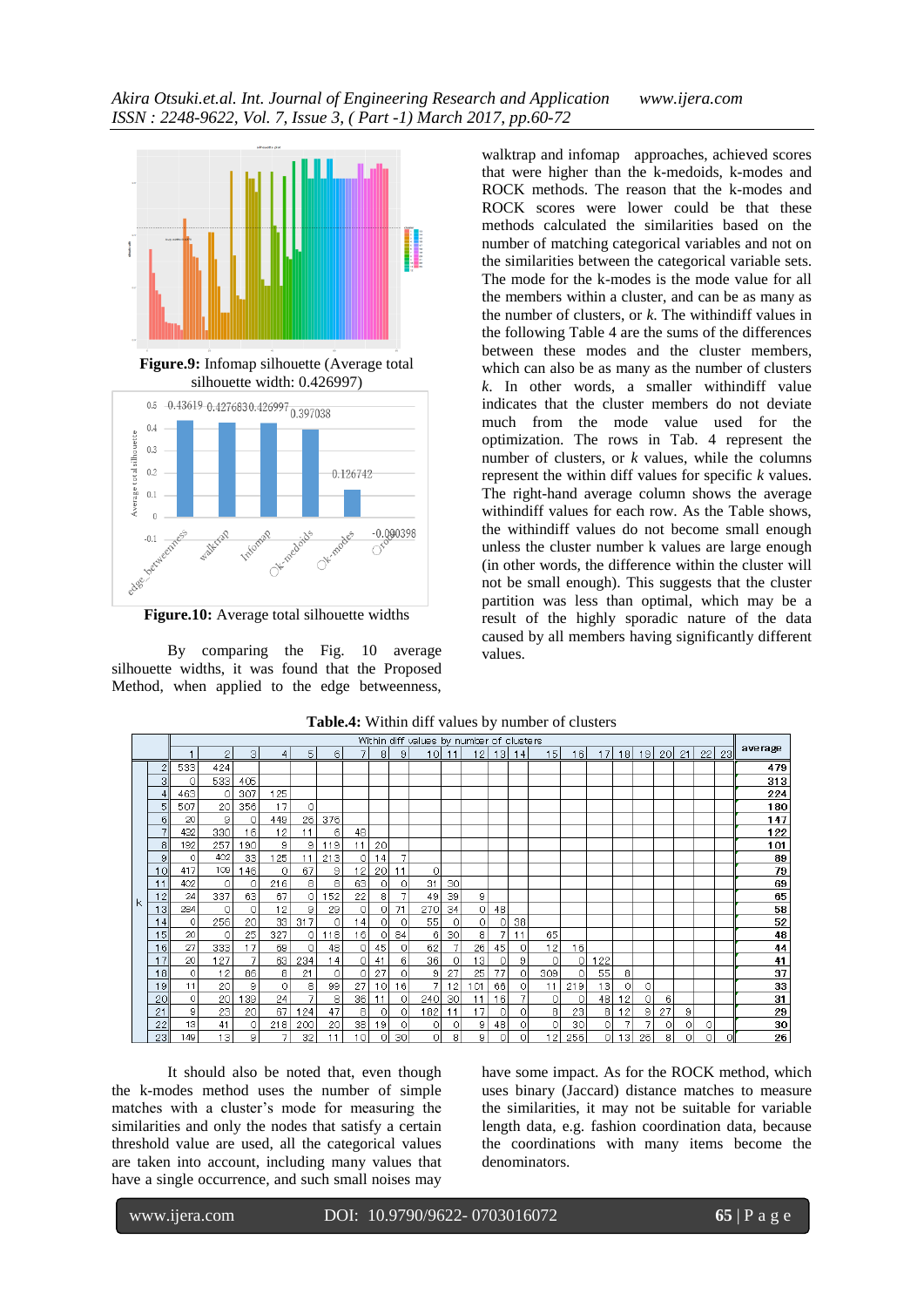On the other hand, the reason that the kmedoids method had a score close to the Proposed Method may be that the k-medoids model does not rely on categorical variable matches, but uses a distance matrix directly instead, as does the Proposed Method. Nevertheless, the k-medoids scores were lower than the Proposed Method. This may be because of the nature of the fashion coordination data that was analyzed in this study—it is possible that the distances were difficult to separate when calculating them from the categorical variables' similarity scores. As Fig. 3 shows, the kmedoids method, which directly uses a distance matrix, generates better partitions when the cluster number  $k$  is large enough; whereas, when only one cluster based on its representative point is assigned under the k-medoids approach, trying to place the data in one cluster for optimization does not yield a satisfying result because the other clusters' data are placed in too close proximity, i.e. the data correlation in terms of the distance becomes too strong to have good separation. In contrast, the

Proposed Method, unlike the k-medoids method, does not base the similarity on individual nodes (representative points), but instead uses the similarity between nodes of graph network communities, leading to better separation than the kmedoids approach. The conclusion of this section is that, when processing fashion coordination data having item sets as categorical variables, the Proposed Method generates better cluster partitioning result than those methods that calculate the similarities based on categorical variable matches, as well as the traditional methods for partitioning clusters based on representative points.

# Ⅳ**-2 Research on trends in items, brands and colors for individual items using a cluster characteristic analysis**

The next Figure (11) shows the results of applying the Proposed Similarity Evaluation Method and the edge betweenness approach to cluster the undirected graph created in section 4.1.



**Figure.11:** Number of cluster members for 2014 by quarter (Cn: Cluster number *n*)

In this section, five clusters with the most members for each cluster are chosen to analyze the trends for item types, brands and colors. For this study, the trend item types (TI) were defined as the item types with a more than 50% frequency across the entire item types within a cluster.

$$
TI = IF \ge \frac{IA}{2} \tag{6}
$$

IF is the frequency of this item type. IA is the total number of item types within the cluster. Figures 12 to 15 show the patterns of the clusters by quarter (and which trend item types were pronounced). "qn\_cn" in Figs. 12 to 15 indicates the quarter, e.g. q1 representing the January–March period. cn represents an individual cluster. The vertical axis in each figure shows the

relevant frequency of each TI within the cluster. All TIs were further categorized into "hats/caps", "coats/jackets", "tops", "bottoms", "underwear", "footwear", "bags", and "accessories". For example, in Fig. 12, the q1\_c2 data can be interpreted to be a fashion coordination group centering on "shirts and blouses", "outers", "pants", and "sneakers". In the January-March quarter illustrated in Fig. 12 and the October-December quarter in Fig. 15, winter TIs such as the "standard fall collar coat" and "knitted sweater" were visible, but in the April-June quarter illustrated in Fig. 13 and the July-September quarter in Fig. 14, summer TIs like "sandals" and "t-shirt" were more popular. These are examples of a cluster analysis that help us to understand the seasonal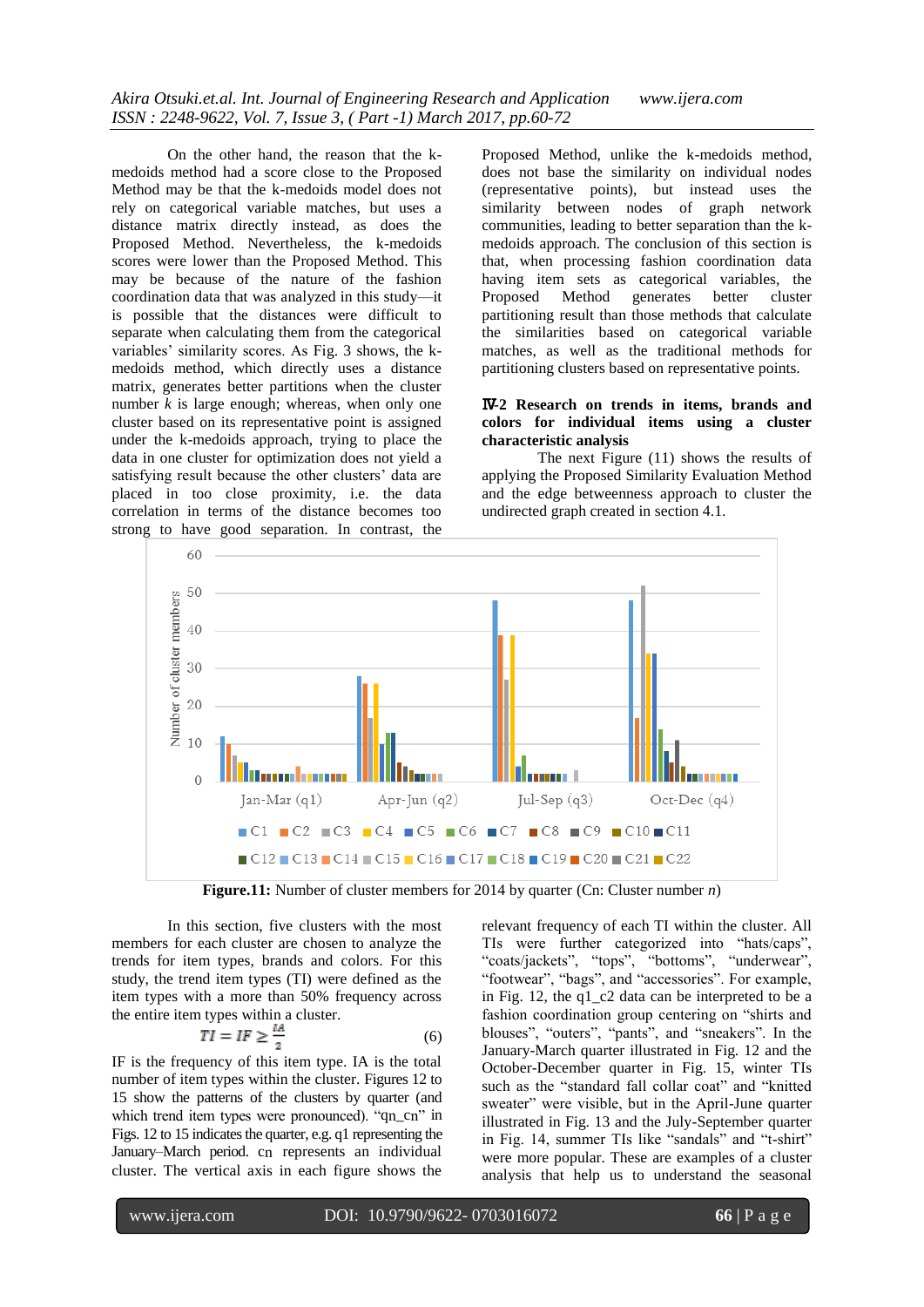changes in fashion coordination. Additionally, the "shirt and blouse", "t-shirt and cut-&-sew shirt", "pants" and "sneakers" were the TIs that remained noticeable in many clusters throughout the year (Figs 12 to 15).



**Figure.12:** Cluster characteristics, January–March 2014



**Figure.13:** Cluster characteristics, April–June 2014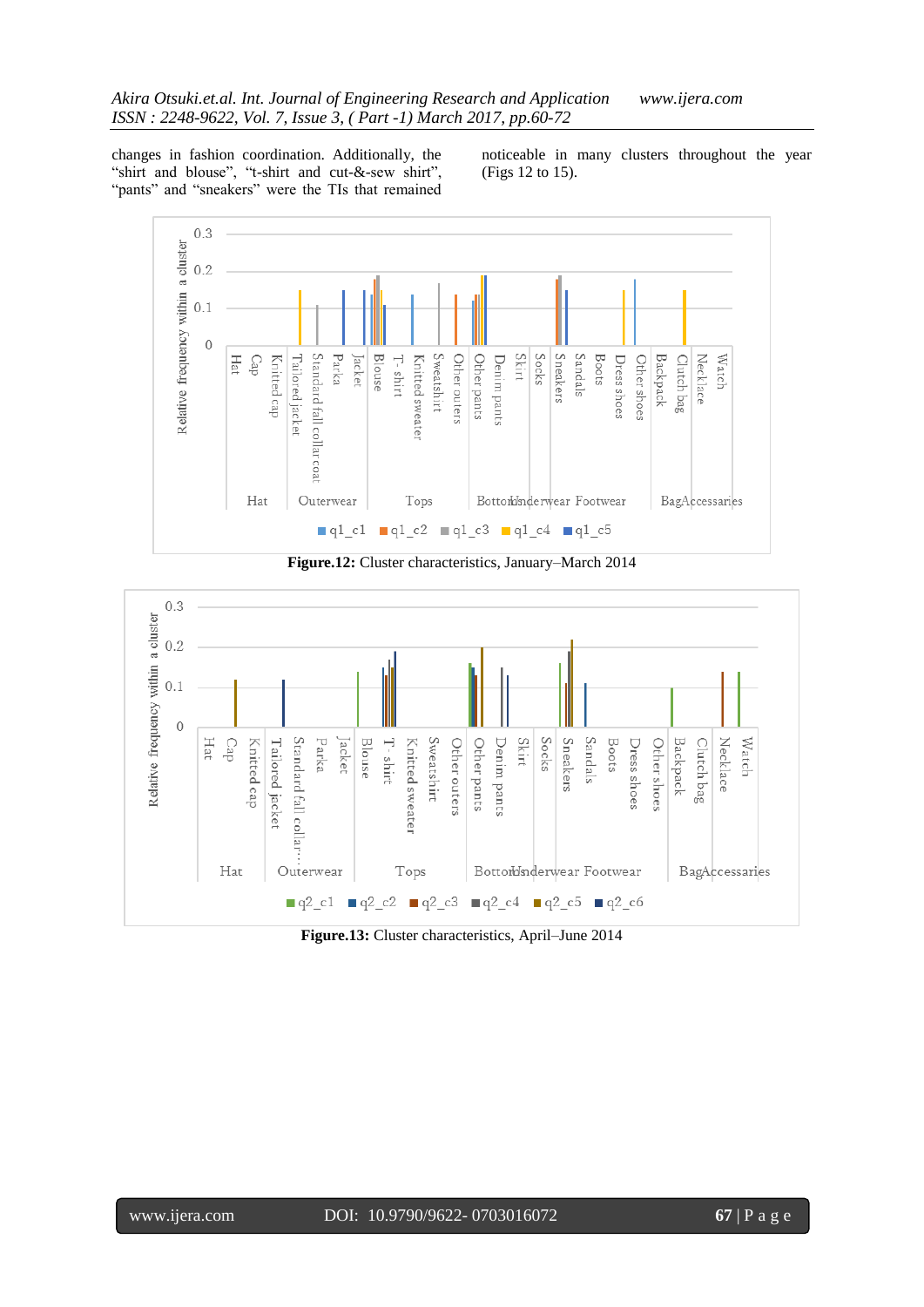

**Figure.14:** Cluster characteristics, July–September 2014



**Figure.15:** Cluster characteristics, October–December 2014

Figures 16 to 19 show the TI brands in each cluster, while Figures 20 to 23 show their colors. The vertical axis in each Figure represents the relative frequencies of the TI brands and colors in the cluster. When we look at Figs. 16 to 19, the most popular TI brand (i.e. the brand that was used in the most clusters) in the January-March quarter was "HARE" for shirts, but the pants and sneakers brands all had a score of 1.0. During the April-June quarter the most popular brands were "UNIQLO" and "RAGEBLUE" for t-shirts and cut  $\&$  sew shirts, "UNIQLO" for pants, and "VANS" for sneakers. In the July-September quarter, the most popular brands were "UNIQLO" for t-shirts, cut  $\&$  sew shirts and pants, and "NIKE" for sneakers. Finally, during the October-December quarter, the leading brand was "UNIQLO" for shirts, blouses and pants, but all the sneaker brands had the same score of 1.0.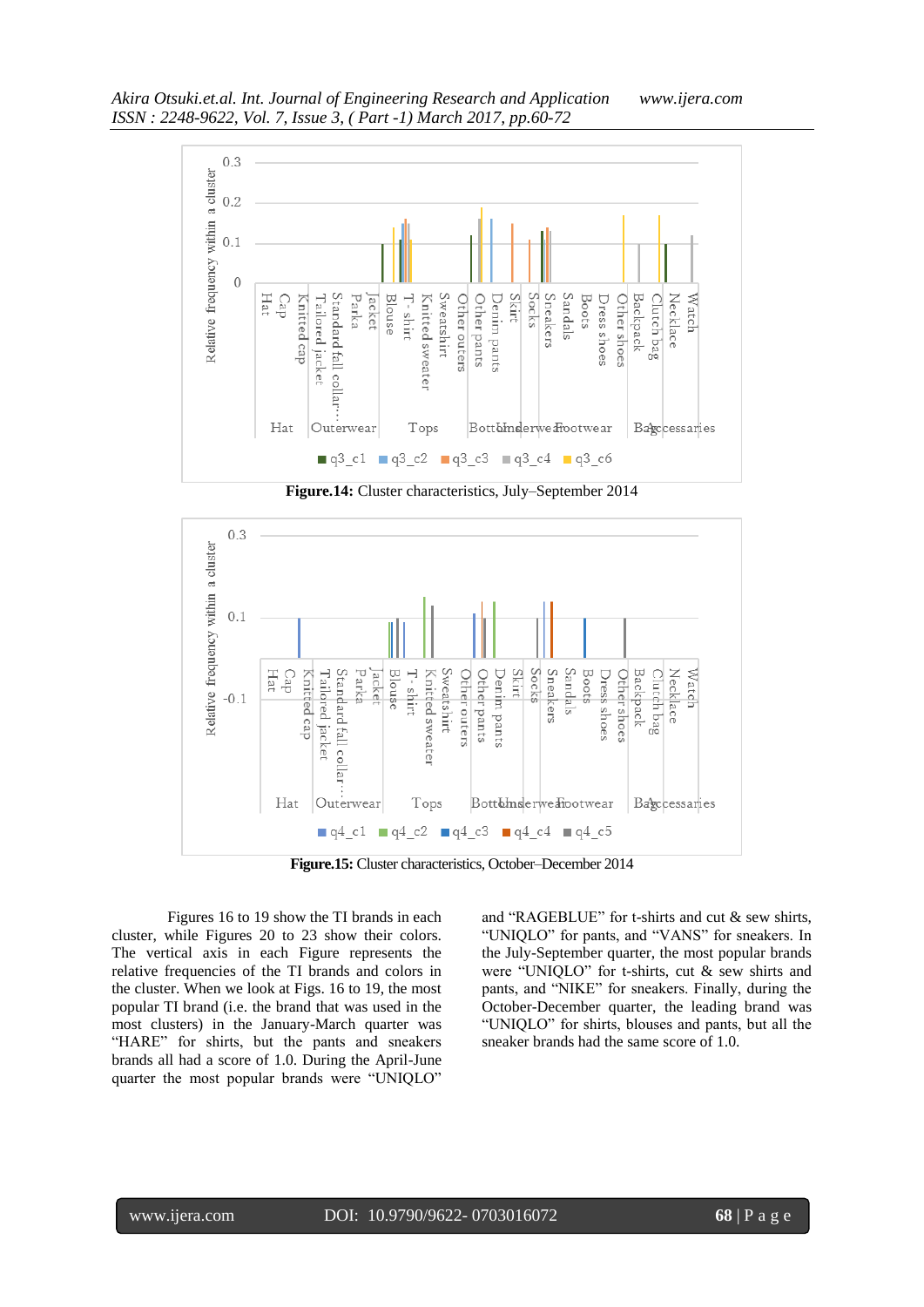

**Figure.16:** Trending brands, January–March 2014



**Figure.17:** Trending brands, April–June 2014



**Figure.18:** Trending brands, July-September 2014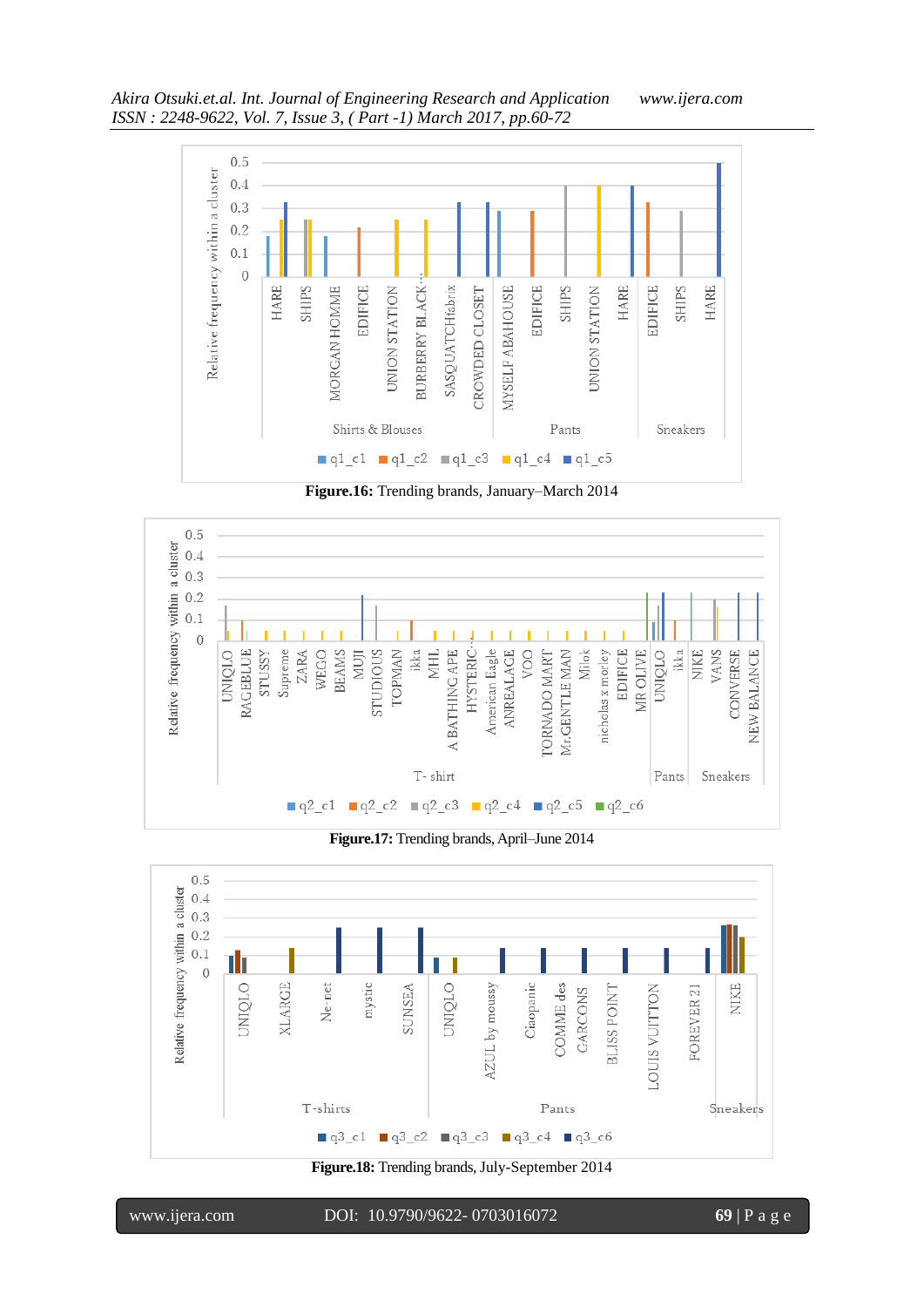

**Figure.19:** Trending brands, October–December 2014

The next Figures (20 to 23) show the TI colors that were used the most (i.e. the colors used in the most clusters). During the Jan-Mar quarter, "white" dominated for the shirts  $&$  blouses while "black" ruled in pants, but all of the colors scored 1.0 point for sneakers. In the Apr-June quarter, the prevailing colors were "white" for t-shirts and cut  $\&$ sew shirts, and "black" for pants and sneakers. In the

July-Sept quarter the popular colors were "white" for t-shirts and cut  $&$  sew shirts, "black" for pants, and "white" plus "black" for sneakers. Finally, in the Oct-Dec quarter, "white" was the trend for shirts  $\&$ blouses, "black" was the most popular choice for pants and sneakers.







**Figure.21:** Color trends, April–June 2014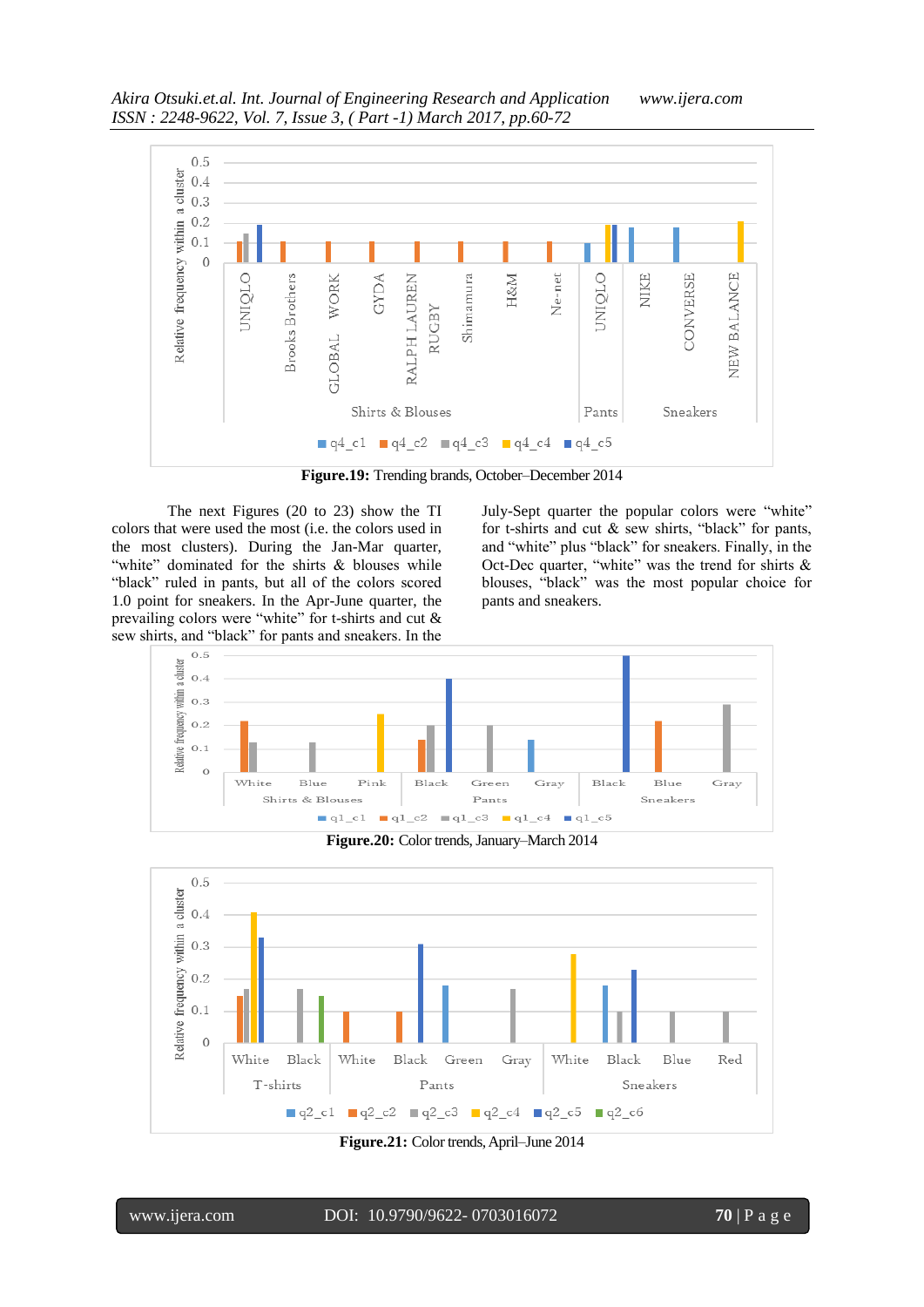

**Figure.23:** Color trends, October–December 2014

 $q4_c1$   $q4_c2$   $q4_c3$   $q4_c4$   $q4_c5$ 

Black

Black

#### **V. CONCLUSION**

 $0.1$ 

 $\overline{0}$ 

While various clustering methods have been proposed for categorical data, few studies exist on the clustering of categorical variables that are represented as item sets (groups), e.g. fashion coordination data. In order to fill this gap, this study focused on the patterns of similarities found between coordinated fashion items in order to define a new set of score value rows for calculating the similarity indexes from the pattern. These similarity indexes were then inverted into distances, based on which the clustering method proposed in this study was achieved. The clustering method was validated in two ways, each using 150,000 pieces of fashion coordination data available from the Wear website. First, a silhouette method evaluation confirmed that the Proposed Method offers better cluster partitioning in comparison with previous studies. Secondly, an evaluation approach consisting of a characteristics analysis of the clusters formed by the

White

Shirts & Blouses

Proposed Method identified the seasonal patterns in the fashion coordination, as well as the trends in brands and colors for individual fashion items.

Blue

Pants

Black

Sneakers

Future targets from this study may include adding more data to the evaluation process described in Chapter 4, since only a limited amount of samples were actually used.

Adding more evaluation data will also lead to further discussions on the optimum clustering method for the Proposed Similarity Evaluation technique, as only a small number of clustering approaches were tested in this study.

## **Acknowledgements**

The author expresses his deepest gratitude to Start Today Co., Ltd. for generously approving the use of Wear website data for this study.